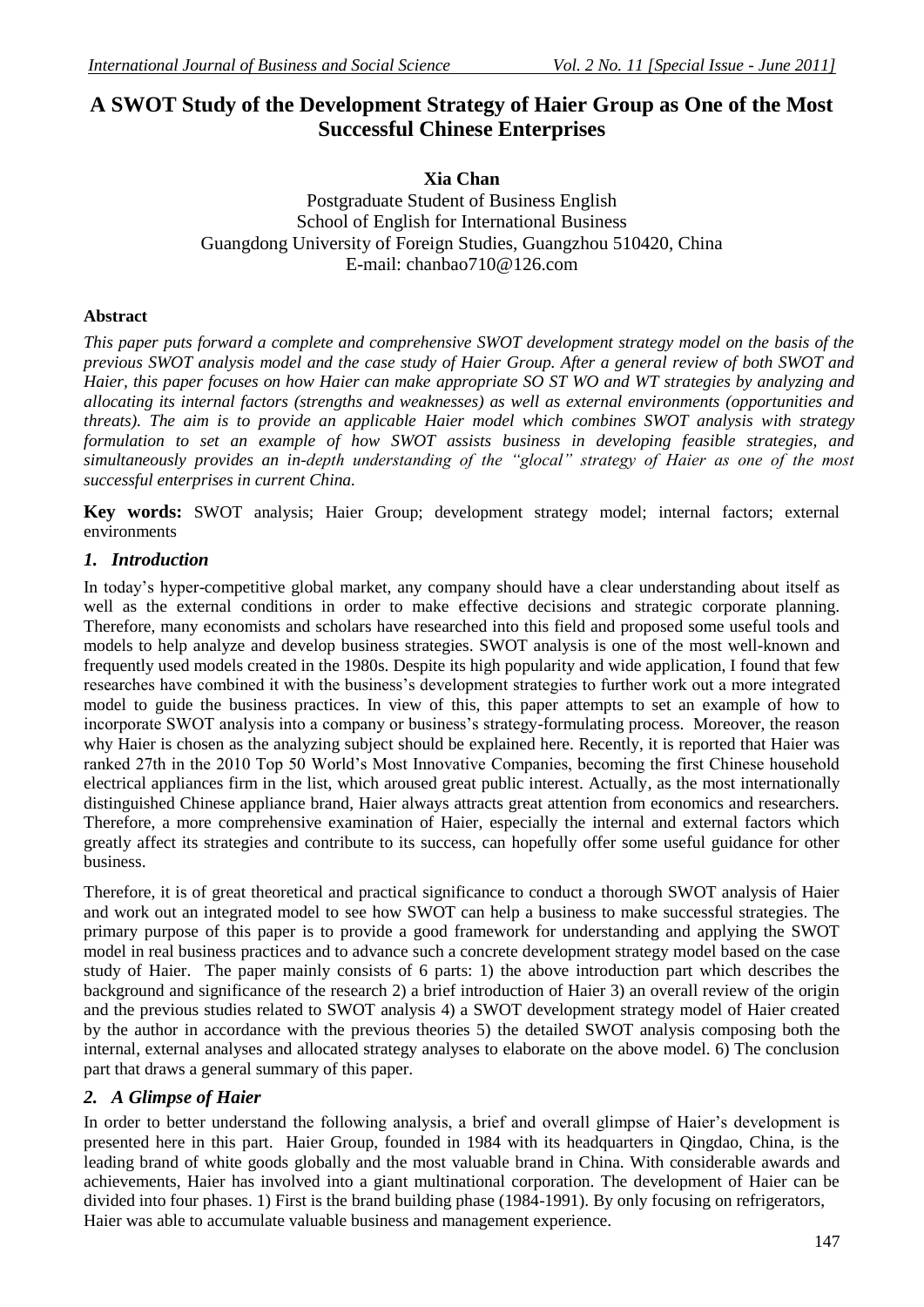It transformed itself from a small factory operating at big loss into the number one refrigerator brand in China. 2) Second is diversification development phase (1991-1998). In this phase, it moved from a single-product company to a manufacturer with multiple product lines and expanded its brand to include both brown goods as well as white goods. Internally, the company restructured operations, using intangible assets to get the most out of existing tangible assets. 3) Third is the globalization phase (1998-2005). It gradually entered international mainstream markets, and opened foreign sales channels to deepen market penetration. 4) And it is now undergoing the fourth phase- global brand building phase (2005--). At this critical stage, Haier aims to build a local Haier brand in each geographic area all around the world. It is on the way to integrate global resources to satisfy consumers' needs all over the globe.

## *3. A General Review of SWOT*

According to Wikipedia, SWOT analysis is a basic [strategic planning](http://en.wikipedia.org/wiki/Strategic_planning) method used to evaluate the Strengths, Weaknesses, Opportunities, and Threats involved in a [project](http://en.wikipedia.org/wiki/Project) or in a [business](http://en.wikipedia.org/wiki/Business) venture so as to make feasible strategies. It involves specifying the objective of the business venture or project and identifying the internal and external factors that are favorable and unfavorable to achieve that objective (Hill and Westbrook, 1997). The technique is credited to [Albert Humphrey,](http://en.wikipedia.org/wiki/Albert_S_Humphrey) the founding father of SWOT analysis, who led a convention at Stanford University in the 1960s and 1970s using data from [Fortune 500](http://en.wikipedia.org/wiki/Fortune_500) companies. The background to SWOT stemmed from the need to find out why corporate planning failed. The application of SWOT analysis is not limited to profit-seeking organizations. Usually, it is "an effective way of gathering and classifying information, illustrating particular matters, and generating strategic planning ideas for a business" (Zhu Wenzhong, 2010:31). It can be used for business planning, strategic planning, competitor evaluation, marketing, business and product development and research reports. And it may also be used in any decisionmaking situation when a desired end-state (objective) has been defined. Examples include: [non-profit](http://en.wikipedia.org/wiki/Non-profit_organizations)  [organizations,](http://en.wikipedia.org/wiki/Non-profit_organizations) governmental units, and individuals.

Specifically speaking, strengths refer to characteristics of the business or team that give it an advantage over others in the industry. Weaknesses are characteristics that place the firm at a disadvantage relative to others. Opportunities are external chances to make greater sales or profits in the environment. Threats are external elements in the environment that could cause trouble for the business. Generally, SWOT is carried out in the following steps. First, analyze business's external environments to find out opportunities and threats a business faces. Second, analyze business's internal factors to find out strengths and weaknesses a business possesses. Third, allocate external opportunities and threats with internal strengths and weaknesses. Based on the 3 steps, we can draw the following matrix diagram.

| n-<br>Ex-     | strengths | weaknesses |
|---------------|-----------|------------|
| opportunities |           | W∩         |
| threats       |           |            |

### Table 1 SWOT Matrix Diagram

According to this diagram, business can make corresponding plans or strategies. The usual practice is to make best use of strengths while overcoming weaknesses, and to take good advantage of opportunities while removing threats. As a result, business can get a variety of alternative strategies. They are as follows. First, SO is a leverage strategy means to utilize all possible opportunities based on its internal strengths and resources. Second, concerning ST when business is quite vulnerable to external threats, it should take advantage of internal strengths to cope with threats from external environments. Third, with regard to WO, a business is provided with external opportunities that may be constrained by its internal weaknesses. Under such circumstances, business should use external resources to offset its internal weaknesses. Otherwise, opportunities will be the prey of its competitors.

The last but not least is WT which is used when business is driven into a problematic situation. It aims to reduce the negative influences casted both by external threats and internal weaknesses, striving hard to get rid of this dilemma, or it would be forced to go bankrupt. In a word, SWOT analysis can be extremely beneficial to those who objectively and comprehensively analyze their business. It is not simply enough to identify the four factors; instead, it is necessary to minimize or avoid weakness as well as threats and at the same time match strengths with opportunities to optimize the potential of a business to obtain leverage. Theoretically, SO is the perfect combination, which is adopted when business is in a smooth situation. In practice, however, a company usually carries out several strategies simultaneously. The decision-makers therefore must prioritize all factors and develop specific goals and objectives for the strategic planning at different stages.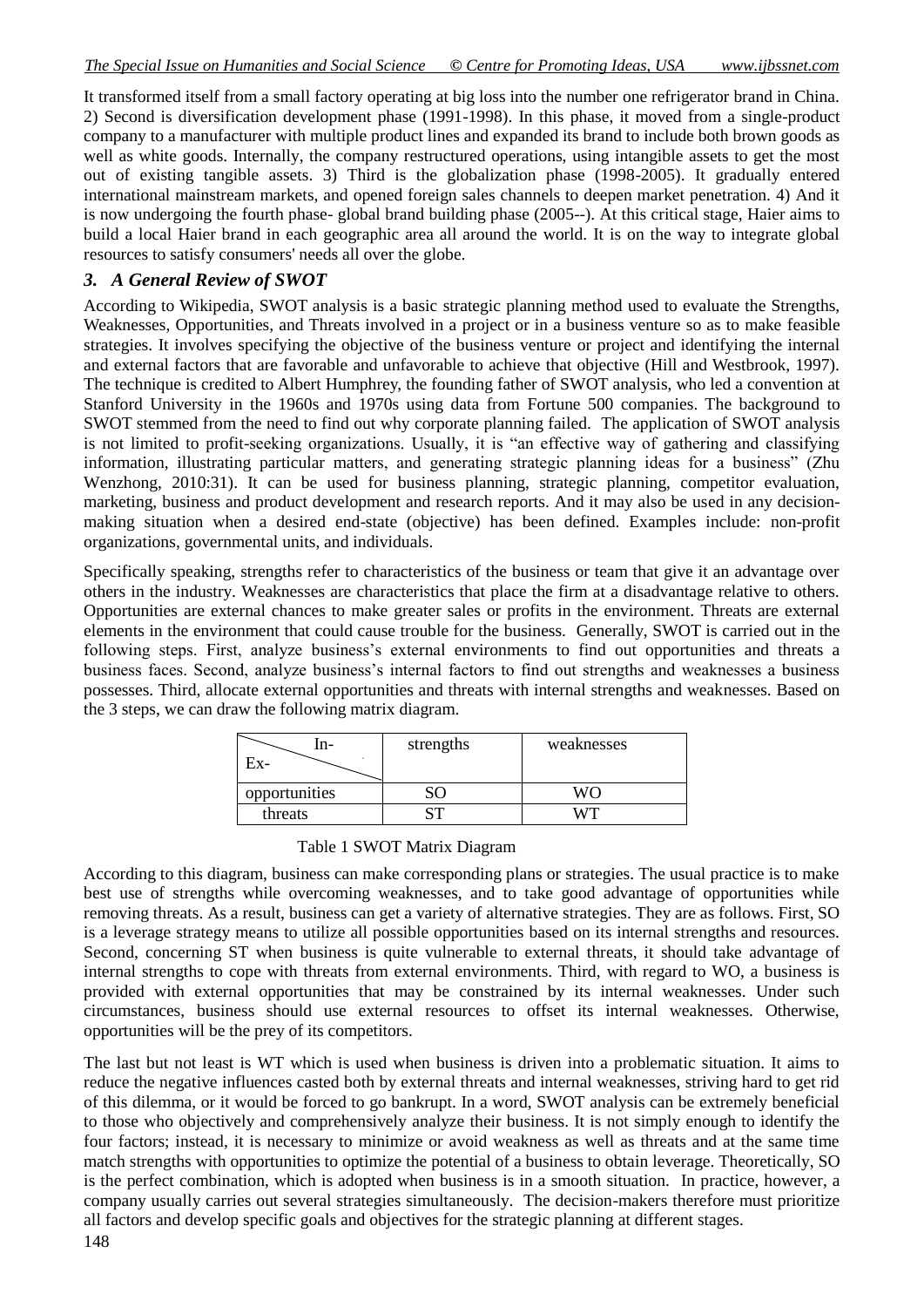## *4. SWOT Development Strategy Model for Haier*

Base on the theoretical framework of SWOT and my research on Haier, I created the following model by incorporating SWOT analysis into Haier's strategy-formulating process aiming to show an overall development direction of Haier and provide some guidance for Haier as well as other business. Then in part five, I will have a detailed SWOT analysis of Haier including both the internal, external analyses and allocated strategy analysis in accordance with the following model.

A Graphical Representation of This Paper



Figure 1 A SWOT Development Strategy Model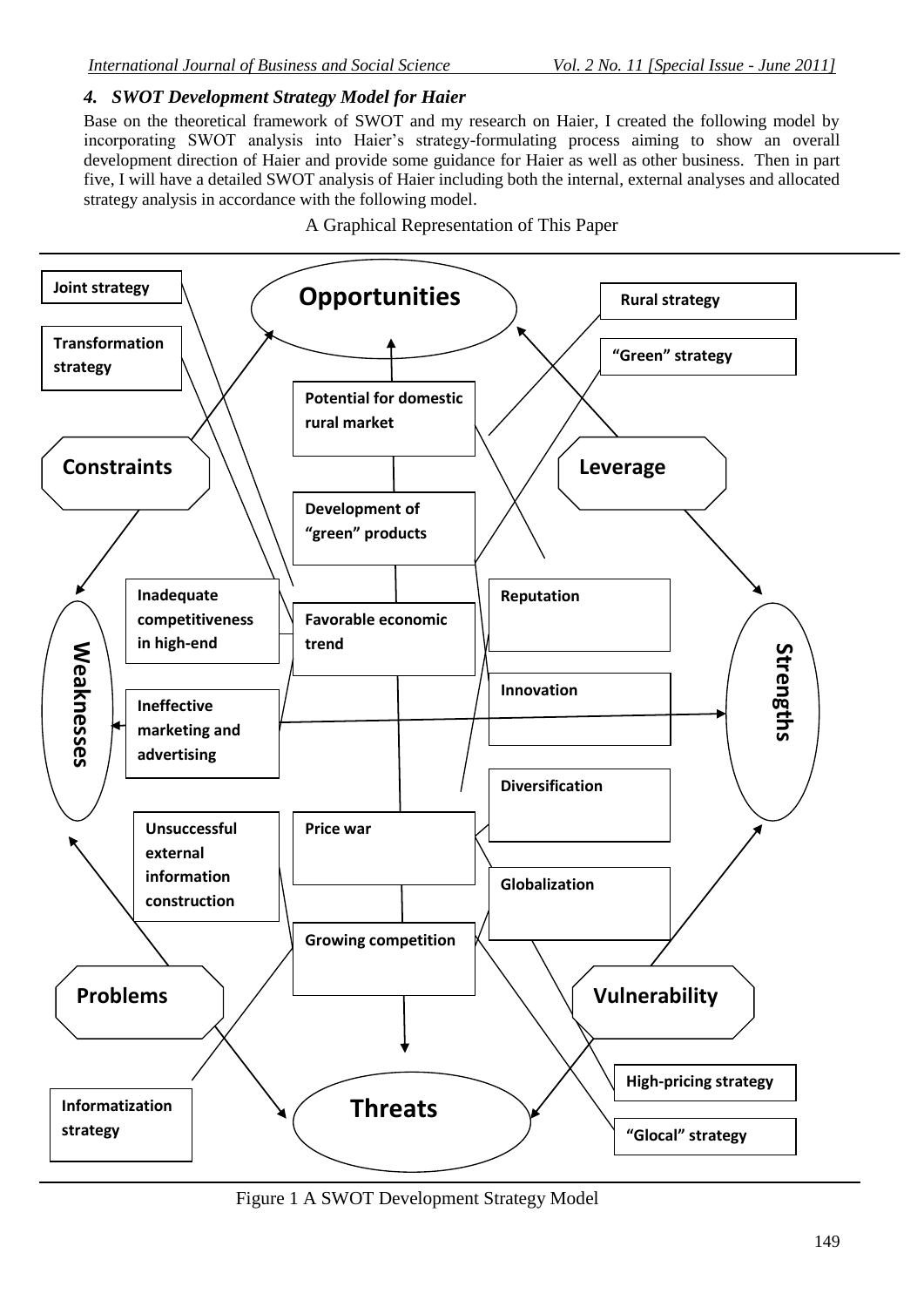## *5. The SWOT Analysis of Haier*

## **5.1 Internal Analysis**

## **5.1.1 Internal Strengths**

First of all, Haier enjoys a well-known brand name and high reputation for reliable quality and first-rate customer service. Pursuing the service policy that "customer is always right" and "build good impression", it wins high recognition and customer satisfaction. In June 2008, Haier ranked 13th and 1st among Chinese companies on the list of the world's "600 Most Reputable Companies".

Secondly, its strength also lies in its innovation in both production and management practice. Up to the end of 2009, "Innovation driven" Haier had applied for 9738 patents, ranking first among Chinese appliance enterprises. On the base of its independent intellectual property, Haier has participated in the setting of 23 international standards. Moreover, as for management, Haier's exploration and implementation of Overall Every Control and Clear management mode, market chain management and individual-order combination development pattern has proved to be highly successful and attracted world-wide attention. (Du Guanglin, 1999)

Thirdly, the Haier Group has successfully carried out product diversification to expand its brand beyond refrigerators, adding washing machines, air conditioners, and other items to its product line. Consequently, Haier has quickly grown the scope of its business while enhancing the company's overall strength and position.

Lastly, Haier has conducted international expansion to go global with its own intellectual property and brand identity. It has gone through a three-step globalization process and gradually established a tripartite (design/production/marketing) operational framework in six key regional markets such as Europe and North America. As a result, Haier now sells products in over 160 countries around the world.

### **5.1.2 Internal Weaknesses**

The first to be noted is that, despite Haier's dominant role in domestic market, it comparatively lacks core competitiveness in international market, especially the high-end market. Still focusing on traditional electrical products, it lags behind in capital, technology and management when compared with multinational companies such as Whirlpool Corporation. Moreover, Haier is struggling with its unsuccessful external information constructions. There is a great difficulty for Haier to exchange the electronic information and data effectively with its suppliers and distributors thus leaving the purchasing and distribution costs relatively high. The unsynchronized external information environment should be the main factor to blame for the dilemma. Another failing of Haier is its relative neglect of the importance of an effective global marketing and advertising promotion. Generally, the selling points to be promoted change continuously and therefore there is a lack of distinctive and attractive advertising appeals to the target global consumers for each of its product range.

## **5.2 External Analysis 5.2.1 External Opportunities**

With the dramatic increase in average Chinese's living standards and favorable government policies to improve rural people's lives, rural China where a growing number of people longing for more advanced home appliances implies great domestic opportunities for Haier's further development. There is also a huge market potential for "green" electrical appliance which is more environment-friendly and energy-efficient. The explosive growth in household appliances in China is leading to a rapid increase in carbon dioxide output, which seriously contaminated the air. It is urgent and profitable for China, now being the world's largest energy consumer (reported by IEA) and the world's largest refrigerator manufacturer, to exploit the "green" market. Moreover, Governments and organizations all around the world are beginning to advocate and support this trend. For instance, recently US launched a \$40 million project which introduced innovative market incentives designed to encourage Chinese refrigerator manufacturers to promote green refrigerators and to advocate customers to purchase them. Considering the market and social environment, it is wise for Haier to develop more green products to maintain a sustainable development.

Moreover, with the advancement of the economic globalization, there is a growing interdependence between businesses all around the world. An increasing number of foreign appliance companies enter China which is the world's largest and fastest-growing market, and it is also possible for Chinese companies to step into new foreign markets and have business partners worldwide. Therefore, this economic trend provides Haier with more opportunities for mergers or joint-development with other business partners to strengthen itself.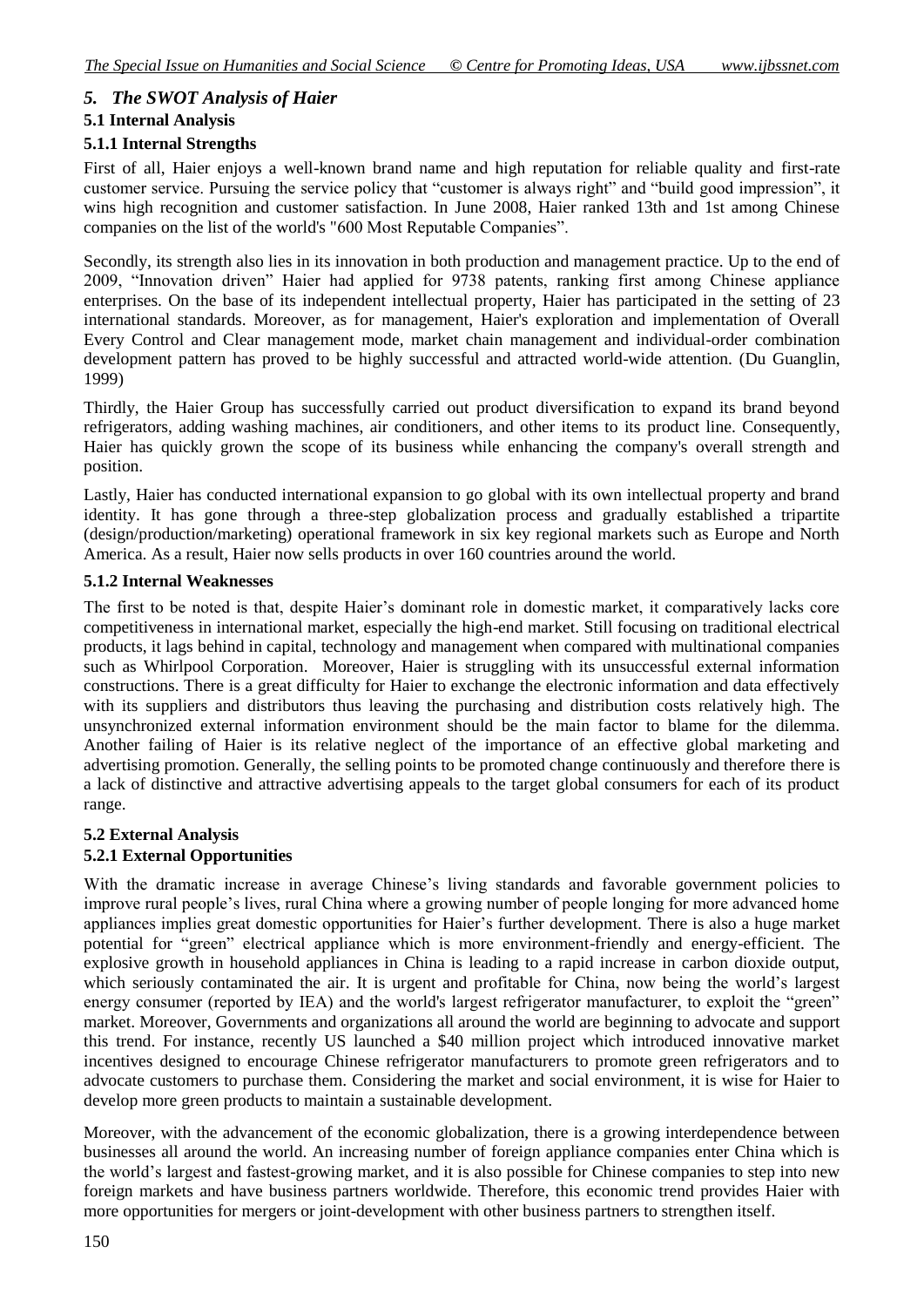It also inspires Haier to conduct innovative reform and strategic transformation to adapt itself to the changing market.

## **5.2.1 External Threats**

The noticeable threat that Haier faces now is the fierce competition in the domestic and international market. According to statistics, Haier ranked as the third most favored refrigerator brand by Chinese consumers, lagging behind two toughest competitors – Gree and Midea. And the global market competition is even more cut-throat with such strong multinational corporations as Electrolux, and Whirlpool Corporation. After acquiring the Maytag, Whirlpool Corporation became the largest home appliance maker in the world and it has a prestigious global brand name and unmatched level of customer loyalty. Electrolux, which is another international rival for Haier, is highly-competitive in hi-tech products that first launched talking washing machine and Robot Vacuum Cleaner in the world market.

Price war also poses great threat to Haier. With the numerous new entrants into the home appliance market and the excessive supply over demand, many companies lower their price for sales turnover, which further threatens Haier's leading position. For example, during the 2010 national holiday, Gome and Suning Appliance launched large-scale sales promotions such as giving out rebate coupons and premiums and providing limited special offer such as  $50\frac{1}{2}$  television to attract customers.

### **5.3 Development Strategies**

## **5.3.1 SO Strategy-"Green" Strategy and Rural Strategy**

After the exhaustive internal and external analyses, this part concentrates on how Haier can develop proper strategies accordingly. It is thought that SO strategy is to make the best use of the internal strengths while grasping the external opportunities so as to obtain leverage. As far as Haier is concerned, it can take advantage of its strength innovation to fully exploit the newly-developed "green" market of electrical appliance. In other words, it can establish itself as an energy-efficient and environment-oriented "green" brand image. As what has been mentioned above, Haier is both creative in new management ideas and innovative in production practice which makes it stands out and gives competitive edge to its business. And concerning its external environment, the "green" products with less energy consumption and less waste emission have found growing popularity and acceptance among both consumers and organizations. So it is sensible for Haier to advance its technology and design creative products that are both environmentally friendly and attractive to its consumers.

Actually, Haier has already devoted great efforts to this area and gained some achievements such as wining the 2010 Energy-saving China Contribution Prize. And recently, it is going to launch a new product of water heater that can recycle waste heat which was displayed in its new product release conference in November, 2010 and received high praise from potential customers. It is expected that Haier will produce more "green" home appliances such as CFC-free refrigerator, hybrid solar oven, and integrated environment-protecting gascooker. Therefore, Haier could predictably enjoy the prosperity of this promising market if it could continue making technological innovation in developing new "green" products.

Apart from the "green" strategy, Haier still has another greet choice, i.e., rural strategy, which means to occupy the market of countryside based on its existing strength of celebrated brand name and high reputation in China. Rural China has 2,812 counties, 35,000 towns and 640,000 villages, which implies huge domestic opportunities for Haier's development. Considering this, Haier has already taken measures to penetrate into the alluring rural market. It is reported that Haier has the biggest market share in China's "Home Appliances" for Rural Families" program introduced in 2009, because it has built up a huge network in rural China. This is a great start which laid a solid foundation for its further exploration and development. And it is suggested that before it make bigger investment on the rural area, it should carry out a more comprehensive research of rural market in order to fit in with its distinctive features. For example in the countryside, electricity is expensive and the village head has a big impact on the rest of the villagers. Therefore, the home appliance with low consumption of electricity will enjoy more popularity and the villagers may share the same product preferences with the village head.

### **5.3.2 ST Strategy- High Pricing Strategy and "Glocal" Strategy**

Concerning ST strategy, Haier can fully display its internal strengths to cope with threats from the external environment such as the competition and price war. Seen from the above discussion, we know that Haier enjoys superiority over its competitors in many aspects. Its prestigious brand name and reputation help it distinguishes itself among numerous appliance companies. And its diverse product range also contributes to the widening of its business scope.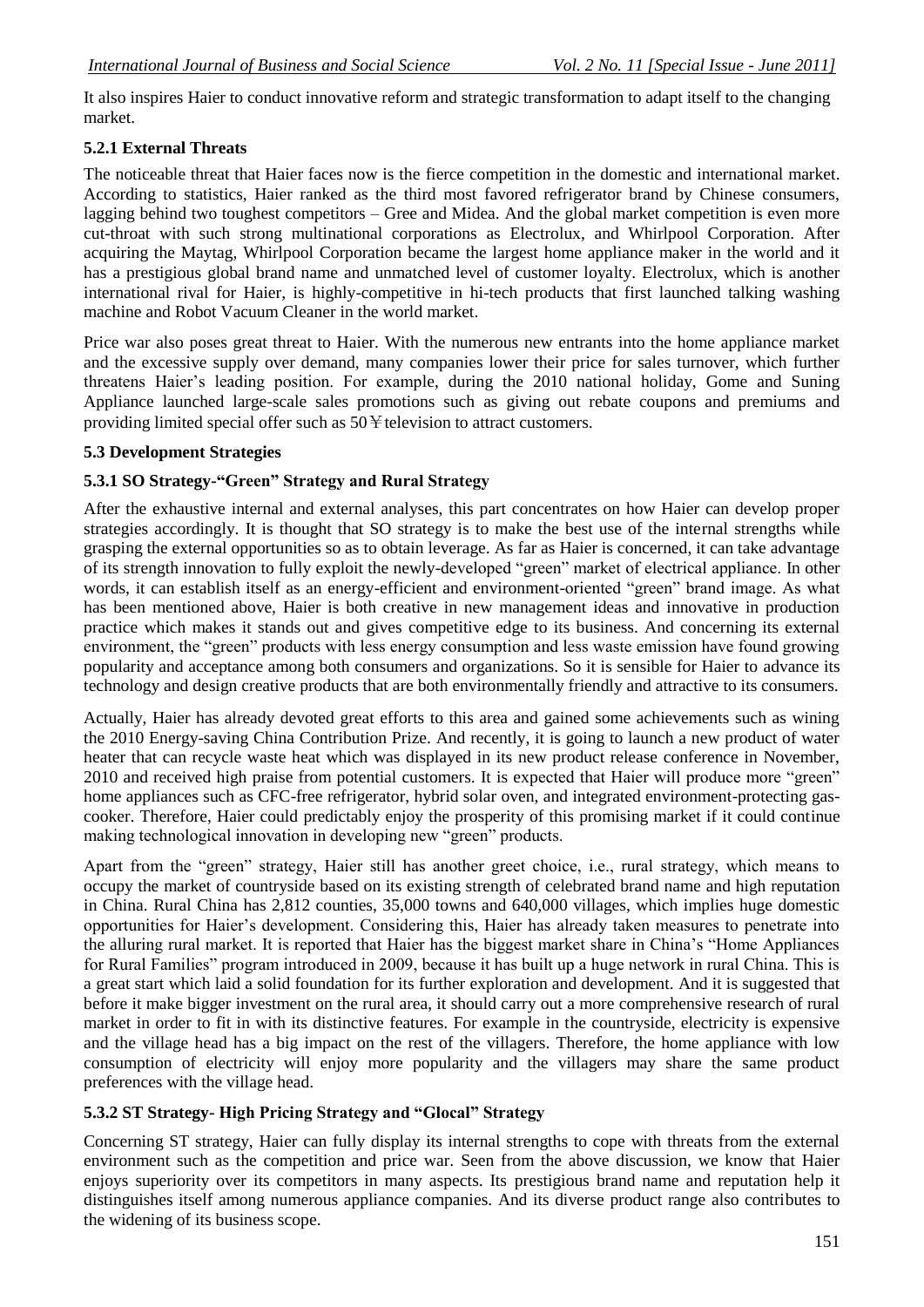#### *The Special Issue on Humanities and Social Science © Centre for Promoting Ideas, USA www.ijbssnet.com*

Therefore, in face of the keen competition, Haier has implemented the high pricing strategy by continuing to improve the product quality as well as customer service and to diversify its product range while not lowering the price despite the pressures put on by other competitors. With the firm belief that customer satisfaction and [reputation are more important than sales volume](http://www.haier.com/servicesupport/faith1.asp), Haier's high quality  $\&$  high pricing strategy can strength its customer loyalty and attract more potential customers without a loss in profits, which in turn will help it has final say in the current ferocious price war.

In addition to the above high pricing strategy, Haier can also carry out the "glocal" strategy to undermine the threats from international competitors. "Glocal" strategy means "the company should 'think globally but act locally', i.e., it seeks a balance between standardization and adaptation during the global marketing and managing process" (Kotler and Armstrong, 2007:604). As what has been noted above, one of its strength lies in its products' global availability and company's multinational presence. However, Haier are still not very successful in competing with some giant native brands in certain target foreign markets. Taking all these into consideration, it should further carry out the strategy of "glocalization" which requires that the corporate level still gives global strategic direction while local units focus on the individual consumer differences across global markets.

To put it more specific, it should adapt their prices, products, and promotions to meet the unique needs of each area's targeted customers considering their spending power, product references and shopping patterns. For example, it is wise for Haier to hire local managers in each European market to improve overall flexibility and efficiency. Haier is strongly convinced that the essence of globalization is localization and it tries to establish a "Three-in-One" operational framework: localization of design, manufacture, and marketing. In fact, some programs, like the PC Ordering Department in Macedonia, demonstrate its ability to internationalize its business culture and adapt to conditions in a global marketplace. It is foreseeable that utilizing the "glocal" strategy, Haier can further use local financing and employees to become a part of the local community while creating a global brand.

### **5.3.3 WO Strategy- Joint strategy and Transformation strategy**

With regard to WO strategy, Haier tries to reduce the negative influence of internal weaknesses by adding some external resources so as to make good use of external opportunities. Concerning the favorable economic trend brought about by the globalization, Haier should consider some mergers or joint-developments with other competent foreign or domestic companies in hopes of overcoming its internal weaknesses in capital, technology and management. Hopefully, it can form strategic alliance with some multinational corporations that are more competitive and experienced in international hi-end market such as Whirlpool Corporation and Matsushita Electric so that it can minimize its shortcomings in hi-tech products and enhance its overall strength. Actually, Haier has formed a strategic partnership with US-based NComputing in 2009 which enables Haier Computing to expand in the US market for the first time and will also increase the company's presence in more than 30 countries. We can see from the example that the establishment of successful partnerships can help increase its efficiency and strength its market power.

Another WO strategy is transformation regarding its internal weakness in international market and global marketing. Since 2009, Haier has already undergone a transformation in two aspects. The first one is to transfer its main market focus from domestic to the international market which doesn't mean to abandon domestic market but to boost it through the successful expansion of global markets. This requires Haier to integrate global resources and tap the international marketplace of ideas, innovations, and human resources to satisfy customers' needs all over the world. The second one is to transform itself from a manufacturer to a service provider which means putting more emphasis on marketing, logistics, and responding faster to the market needs by offering personalized services to customers. This transformation strategy is a great adventure as well as an innovation; however, it should progress step by step cautiously and make adjustment accordingly to guarantee the success of this move.

### **5.3.4 WT Strategy-Informatization Strategy**

In respect of WT Strategy, Haier should strive hard to reduce the negative effects of both internal weaknesses and external threats. One of the strategies to avoid bogging down in the dilemma is the internal and external informatization aiming at facilitating its internal operations as well as external cooperation with its suppliers and distributors to better serve its customers and exceed its competitors. Wisely, Haier has already realized the necessity of this move and is on its way of informatization. Specifically speaking, on the one hand, it endeavors to improve its hard information construction by the investment in information technology infrastructure, continuously updating its software application and recruiting IT elites.